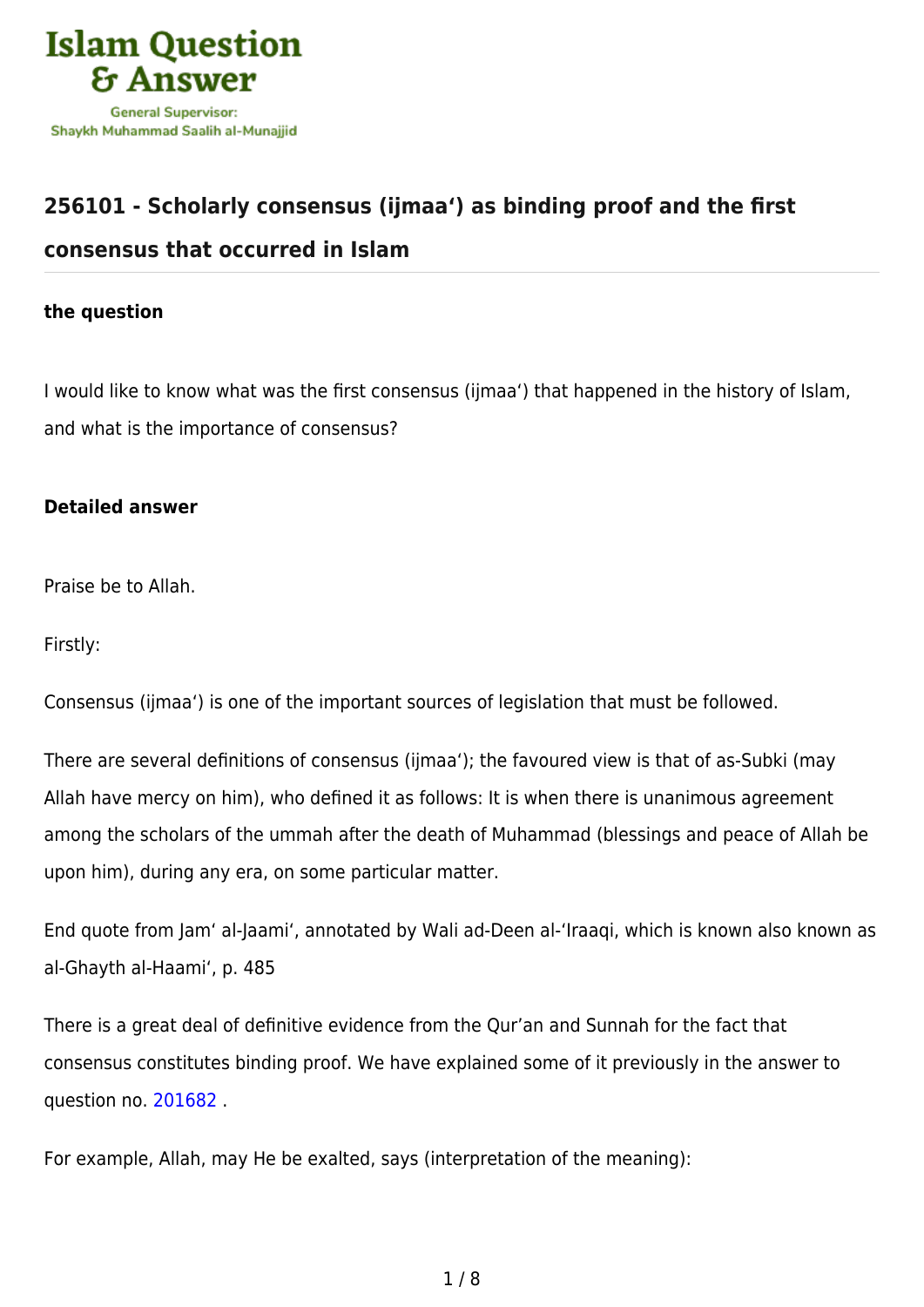

"And whoever opposes the Messenger after guidance has become clear to him and follows other than the way of the believers - We will give him what he has taken and drive him into Hell, and evil it is as a destination"

[an-Nisa' 4:115].

Ibn Hazm (may Allah have mercy on him) said: Whoever goes against it – that is, consensus – after coming to know of it, or after proof has been established on the basis of consensus, is deserving of the warning mentioned in the verse.

End quote from Maraatib al-Ijmaa' by Ibn Hazm, p. 7.

Al-Qaadi Abu Ya'la (may Allah have mercy on him) said: Consensus constitutes binding proof with which one should comply and it is haraam to go against it; it is not possible for the ummah to agree on error.

End quote from al-'Uddah fi Usool al-Fiqh (4/1058).

Secondly:

We have not come across anyone who mentioned the first consensus that occurred in Islam, or the first one to narrate such a thing.

We have stated above that consensus is when the scholars agree on a particular issue after the death of the Prophet (blessings and peace of Allah be upon him).

However, during his lifetime (blessings and peace of Allah be upon him), consensus did not constitute proof.

Al-Aamidi (may Allah have mercy on him) said: The consensus of those who were alive at the time of revelation did not constitute proof at the time of revelation, according to consensus; rather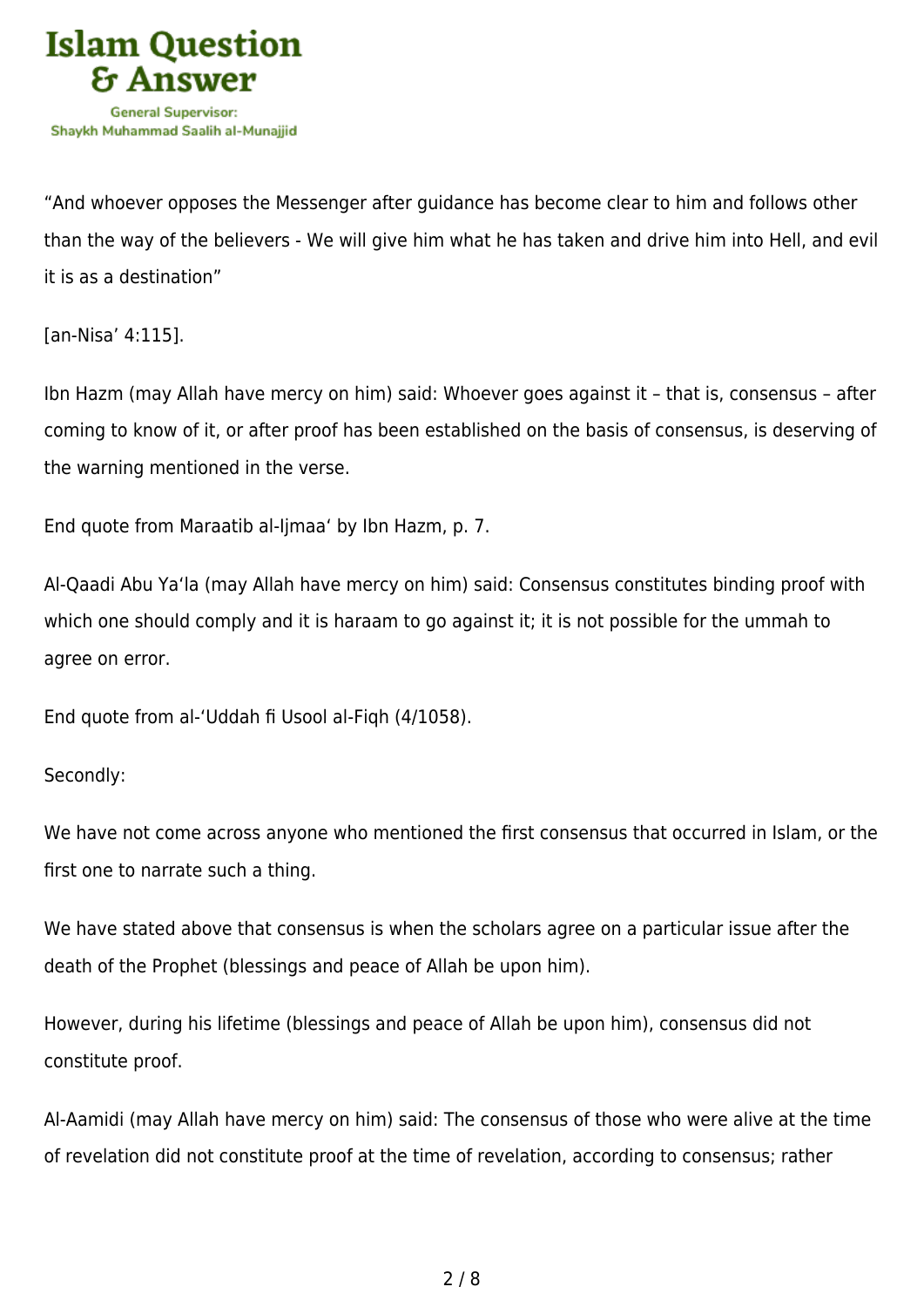

consensus became binding proof after the death of the Prophet (blessings and peace of Allah be upon him).

End quote from al-Ahkaam by al-Aamidi (1/109).

Based on that, it may be said that the first consensus that occurred after the death of the Prophet (blessings and peace of Allah be upon him) was the consensus of the Sahaabah (may Allah be pleased with them) on the necessity of appointing a caliph, after the death of the Prophet (blessings and peace of Allah be upon him). Therefore the Muhaajireen and Ansaar met in the saqeefah of Banu Saa'idah for that purpose, before the Prophet (blessings and peace of Allah be upon him) was buried, then they agreed to appoint Abu Bakr as-Siddeeq (may Allah be pleased with him) as caliph.

Among the first examples of consensus after that was the agreement of the Sahaabah on fighting the apostates, after some initial objection on the part of 'Umar (may Allah be pleased with him), but then Allah opened his heart and caused him to feel at ease with the decision of Abu Bakr, and the Sahaabah agreed on that, without any dissent.

Imam Abu'l-Hasan al-Ash'ari (may Allah have mercy on him) said: Allah, may He be glorified and exalted, praised the Muhaajireen and Ansaar, and the earliest Muslims; the Qur'an speaks highly of the Muhaajireen and Ansaar in many places, and praises those who were present at Bay'at ar-Ridwaan [when the Muslims affirmed their allegiance to the Prophet (blessings and peace of Allah be upon him) at al-Hudaybiyyah]. Allah, may He be glorified and exalted, says (interpretation of the meaning):

"Certainly was Allah pleased with the believers when they pledged allegiance to you, [O Muhammad], under the tree"

[al-Fat-h 48:18].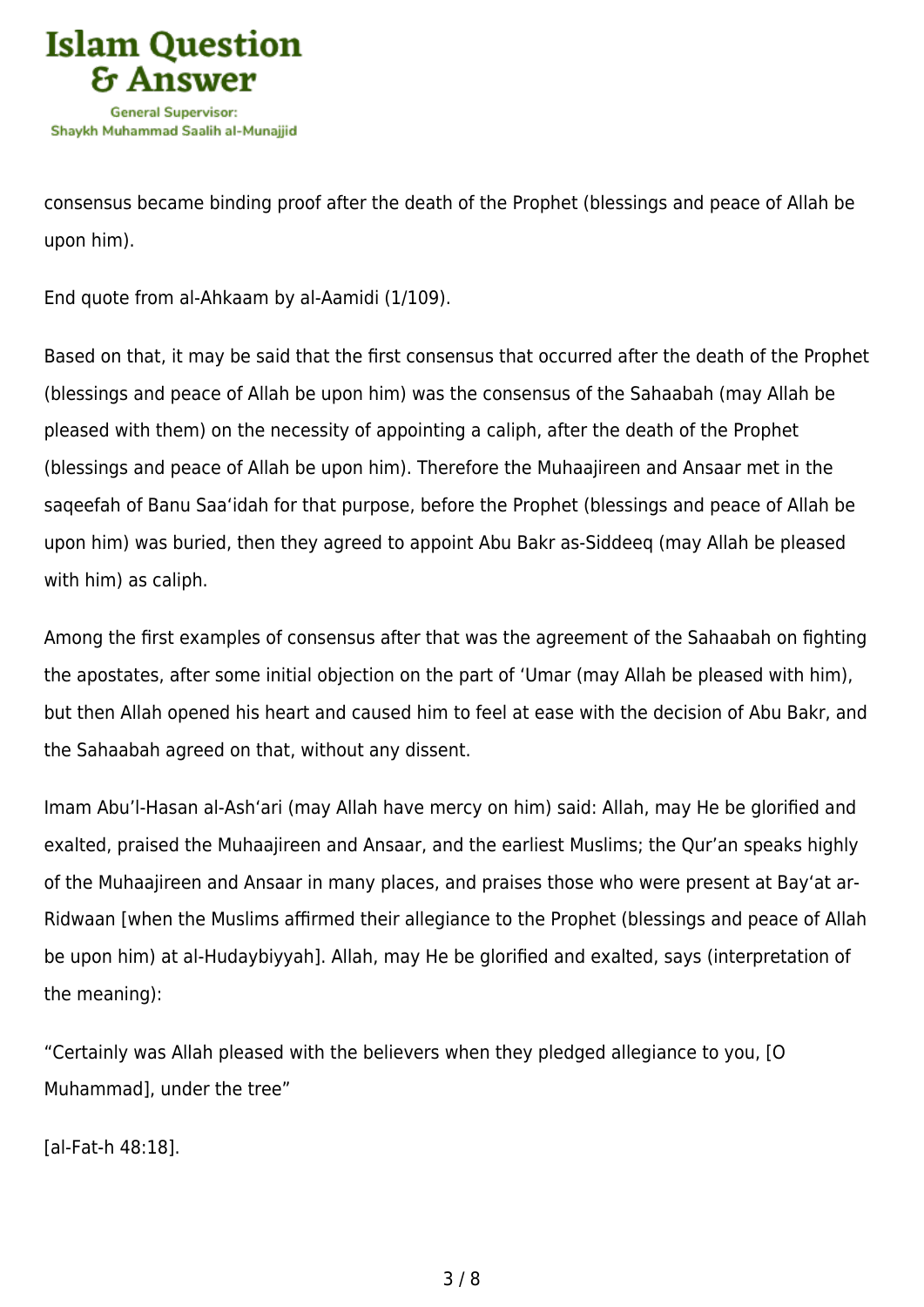

These people whom Allah praised agreed to appoint Abu Bakr as-Siddeeq (may Allah be pleased with him) as their leader; they called him Khaleefat Rasool-Allah (the Successor to the Messenger of Allah (blessings and peace of Allah be upon him)), and swore allegiance to him, rallying behind him and affirming his virtue, for he was the best of the Sahaabah in the qualities that are required for a person to be a leader, such as knowledge, asceticism, wisdom, leadership abilities, and so on.

End quote from al-Ibaanah fi Usool ad-Diyaanah, p. 66

And he (may Allah have mercy on him) said: What confirms the fact that Abu Bakr's appointment as caliph was based on a strong foundation is the fact that all the Muslims rallied behind him and accepted his leadership.… Later on, we see that 'Ali and al-'Abbaas swore allegiance to him and agreed to accept his leadership. Therefore his leadership, after the death of the Prophet (blessings and peace of Allah be upon him), was based on the consensus of the Muslims.

It is not appropriate for anyone to say that what was in the hearts of 'Ali and al-'Abbaas [concerning the appointment of Abu Bakr as caliph] was something other than what they showed. If that argument was valid, then it would be almost impossible to establish consensus. The same argument could be used with regard to any consensus of the Muslims, but that would lead to the invalidation of the idea of consensus as binding proof, because Allah, may He be glorified and exalted, has not obliged us to know what is hidden in people's minds when it comes to the matter of consensus; rather He has obliged us to go by what people appear to be. Therefore consensus and agreement on the appointment of Abu Bakr as-Siddeeq as caliph did indeed occur.

End quote from al-Ibaanah, p. 66

Imam Abu 'Uthmaan as-Saabooni (may Allah have mercy on him) said: The scholars of hadith confirmed the validity of Abu Bakr's appointment as caliph after the death of the Messenger of Allah (blessings and peace of Allah be upon him), because he was chosen by the Sahaabah; they were unanimously agreed on that and they all said: The Messenger of Allah (blessings and peace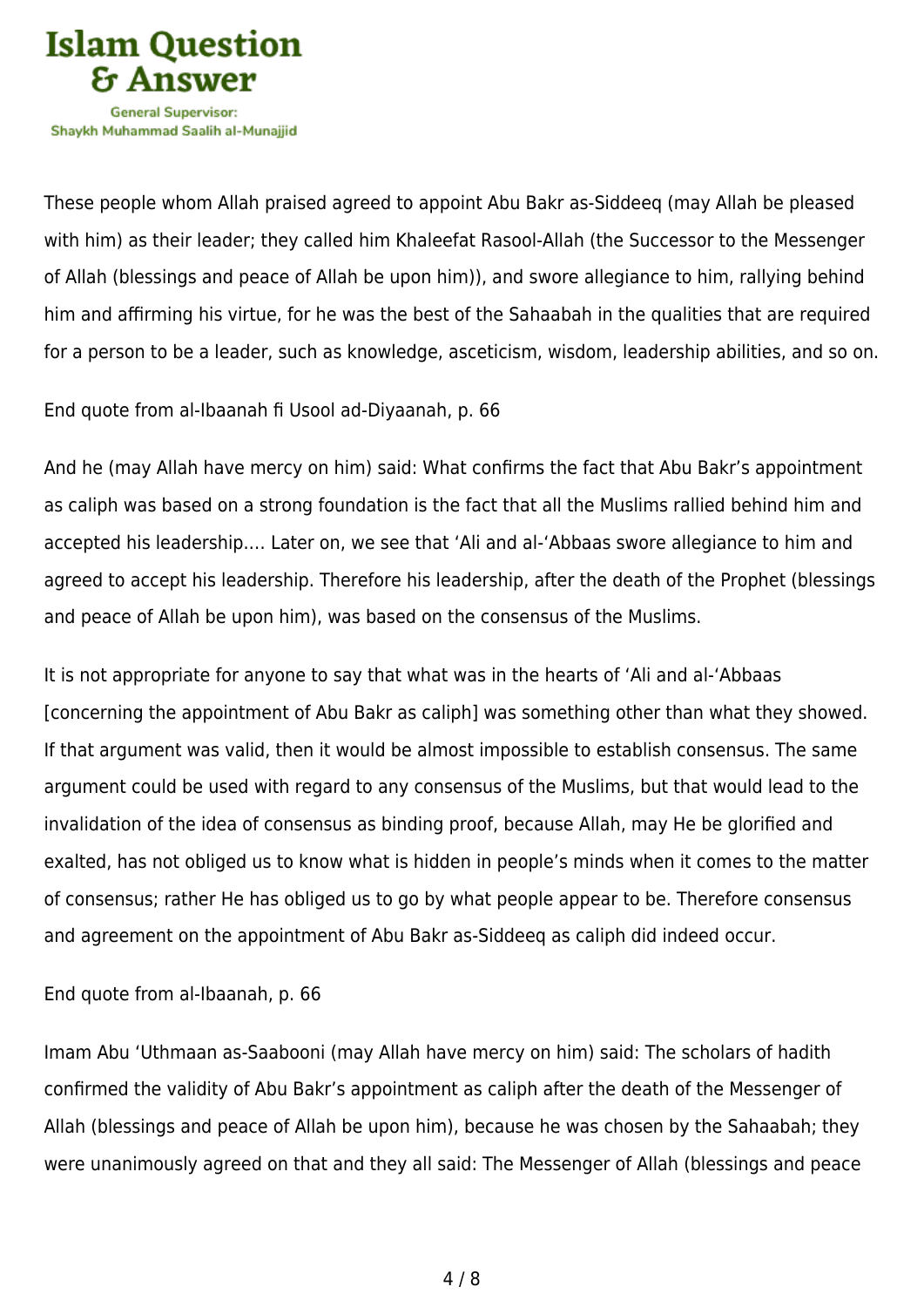

of Allah be upon him) was pleased that he should lead us in our religious matters (prayers), therefore we are pleased for him to lead us in our worldly matters. In other words, the Prophet (blessings and peace of Allah be upon him) appointed him to lead the people in the obligatory prayers when he was sick, which is their religious affairs, so we accept him as the successor of the Messenger (blessings and peace of Allah be upon him) with regard to our worldly affairs.

When they said, The Messenger of Allah (blessings and peace of Allah be upon him) put you ahead of us, so how could we put you back? What they meant was: the Messenger of Allah (blessings and peace of Allah be upon him) put you ahead to lead us in prayer when he was sick, and we prayed behind you on his orders, so how could we put you back after he put you forward?

The Messenger of Allah (blessings and peace of Allah be upon him) spoke highly of Abu Bakr when he was alive, which indicated to the Sahaabah that he was the most deserving of being appointed caliph after him. Hence they agreed to rally behind him, and that was to their own benefit, and they gained honour and victory through him.

End quote from 'Aqeedat as-Salaf wa As-haab al-Hadith, p. 290.

We shall mention here the story of how 'Ali (may Allah be pleased with him) swore allegiance to Abu Bakr as-Siddeeq on the first day.

Ibn Katheer (may Allah have mercy on him) said: al-Haafiz Abu Bakr al-Bayhaqi said: Abu'l-Hasan 'Ali ibn Muhammad ibn 'Ali al-Haafiz al-Isfaraayeeni informed us: Abu 'Ali al-Husayn ibn 'Ali al-Haafiz told us: Abu Bakr Muhammad ibn Is-haaq ibn Khuzaymah and Ibraaheem ibn Abi Taalib told us: Bandaar ibn Bashaar told us: Abu Hishaam al-Makhzoomi told us: Wuhayb told us: Dawood ibn Abi Hind told us: Abu Nadrah told us, from Abu Sa'eed al-Khudri, who said:

The Messenger of Allah (blessings and peace of Allah be upon him) passed away and the people, including Abu Bakr and 'Umar, gathered in the house of Sa'd ibn 'Ubaadah.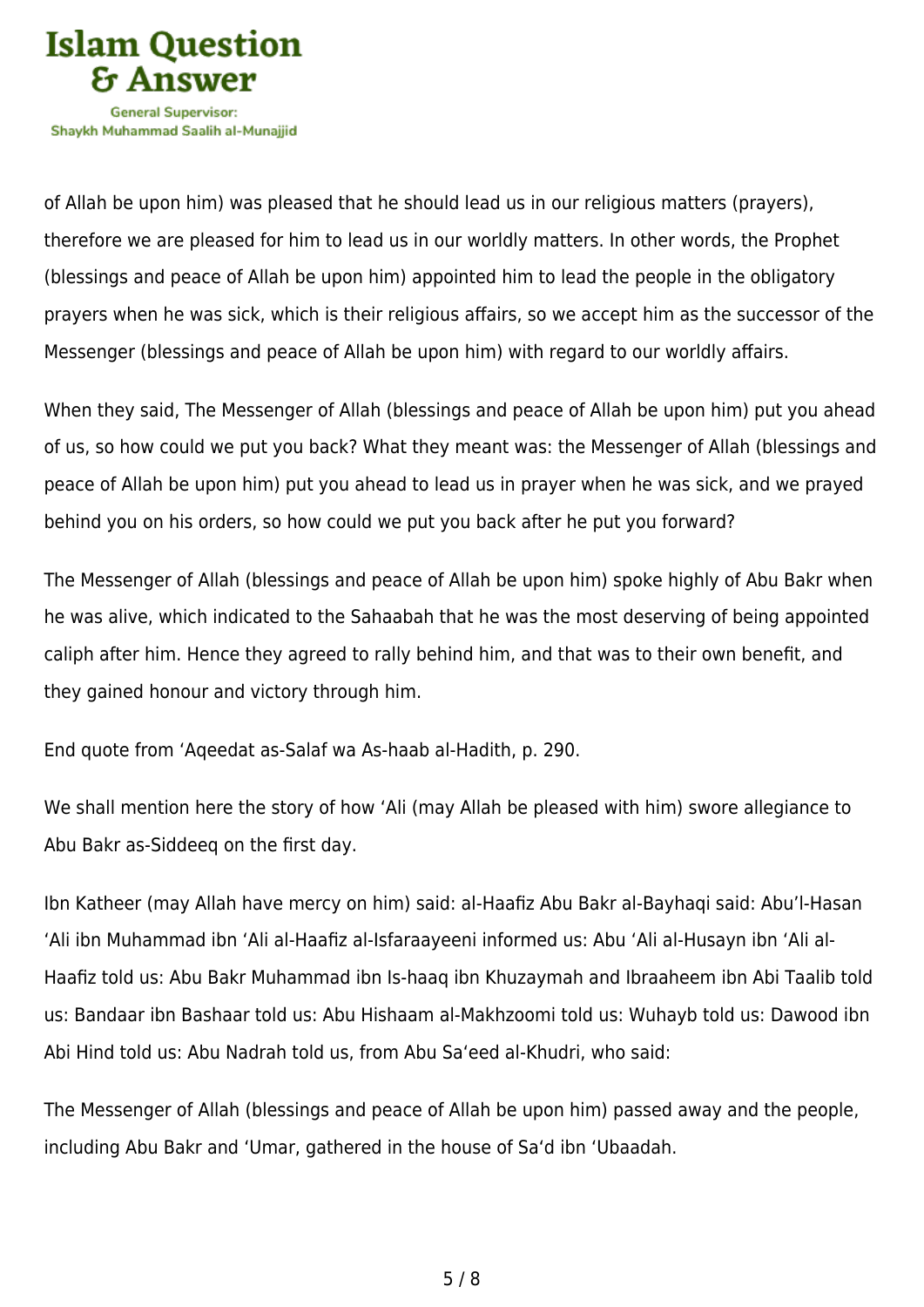

The spokesman of the Ansaar stood up and said: Do you know that the Messenger of Allah (blessings and peace of Allah be upon him) was one of the Muhaajireen, and his successor is one of the Muhaajireen, and we are the Ansaar (helpers) of the Messenger of Allah (blessings and peace of Allah be upon him), and we will be the Ansaar (helpers) of his successor as we were his helpers?

'Umar ibn al-Khattaab stood up and said Your spokesman has spoken the truth. If you had said something other than this, we would not have accepted that. And he took the hand of Abu Bakr and said: This is the right man, so swear allegiance to him. 'Umar swore allegiance to him, and the Muhaajireen and Ansaar swore allegiance to him.

Then Abu Bakr ascended the minbar and looked at the people, and he did not see az-Zubayr.

So he called for az-Zubayr, and he came.

Abu Bakr said: (You are) the son of the paternal aunt of the Messenger of Allah (blessings and peace of Allah be upon him) and his disciple; do you want to cause division among the Muslims?

He said: There is nothing to worry about, O successor of the Messenger of Allah. Then he stood up and swore allegiance to him.

Then Abu Bakr looked at the people, and he did not see 'Ali, so he called 'Ali ibn Abi Taalib and he came.

Abu Bakr said: (You are) the son of the paternal uncle of the Messenger of Allah (blessings and peace of Allah be upon him) and his son-in-law; do you want to cause division among the Muslims?

He said: There is nothing to worry about, O successor of the Messenger of Allah. Then he stood up and swore allegiance to him.

Abu 'Ali al-Haafiz said: I heard Muhammad ibn Is-haaq ibn Khuzaymah say: Muslim ibn al-Hajjaaj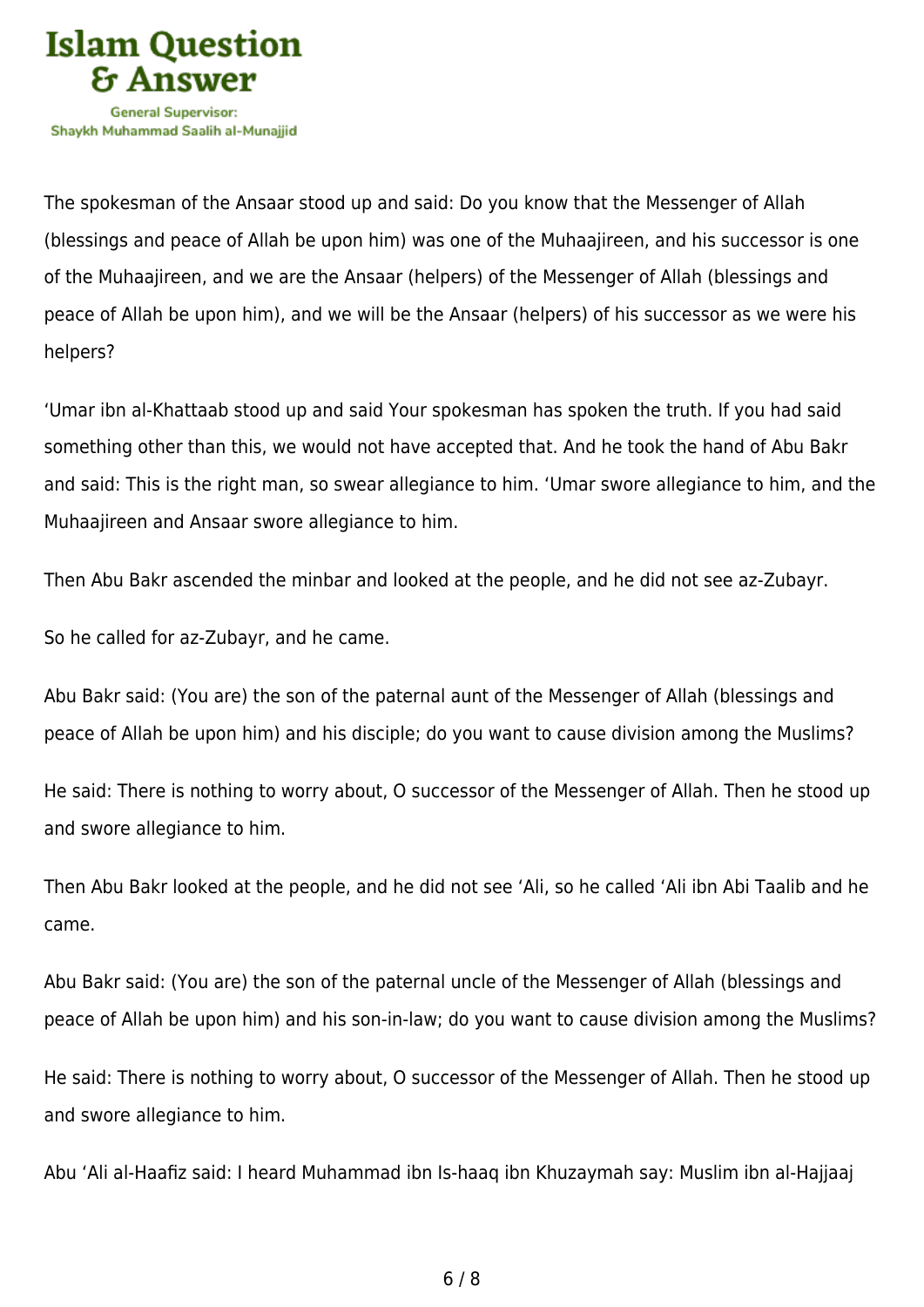

came to me and asked me about this hadith, so I wrote it down for him on a piece of paper and I read it to him. This hadith is worth a badanah (a valuable camel); indeed it is worth a badrah (sack of money)!

End quote from al-Bidaayah wa'n-Nihaayah by Ibn Katheer (5/269).

A badrah is a big sack full of money; it was said that it is one thousand or ten thousand dirhams, or seven thousand dinars.

Al-Mu'jam al-Waseet (p. 43); al-Qaamoos al-Muheet (p. 444).

Then Ibn Katheer narrated a report about another oath of allegiance that 'Ali swore after the death of Faatimah (ma y Allah be pleased with her). He said: This oath of allegiance that was sworn by 'Ali (may Allah be pleased with him) to Abu Bakr (may Allah be pleased with him) after the death of Faatimah (may Allah be pleased with her) was in confirmation of the reconciliation between them and it was secondary to the oath of allegiance mentioned above, that was sworn on the day of as-saqeefah, as was narrated by Ibn Khuzaymah and classed as saheeh by Muslim ibn al-Hajjaaj. 'Ali did not keep his distance from Abu Bakr, during these six months; rather he used to pray behind him, and he was present when Abu Bakr used to meet with some of the senior Sahaabah in order to seek their advice concerning some issues; he was also willing to ride with him on a campaign to Dhu'l-Qassah.

In Saheeh al-Bukhaari it says that Abu Bakr (may Allah be pleased with him) prayed 'Asr a few days after the Messenger of Allah (blessings and peace of Allah be upon him) died, then he went out of the mosque and found al-Hasan ibn 'Ali playing with some boys. He carried him on his shoulder and started saying: May my father be sacrificed for the one who looks like the Prophet and does not look like 'Ali! And 'Ali smiled (at this joke).

But when this second oath of allegiance occurred, some narrators thought that 'Ali had not sworn